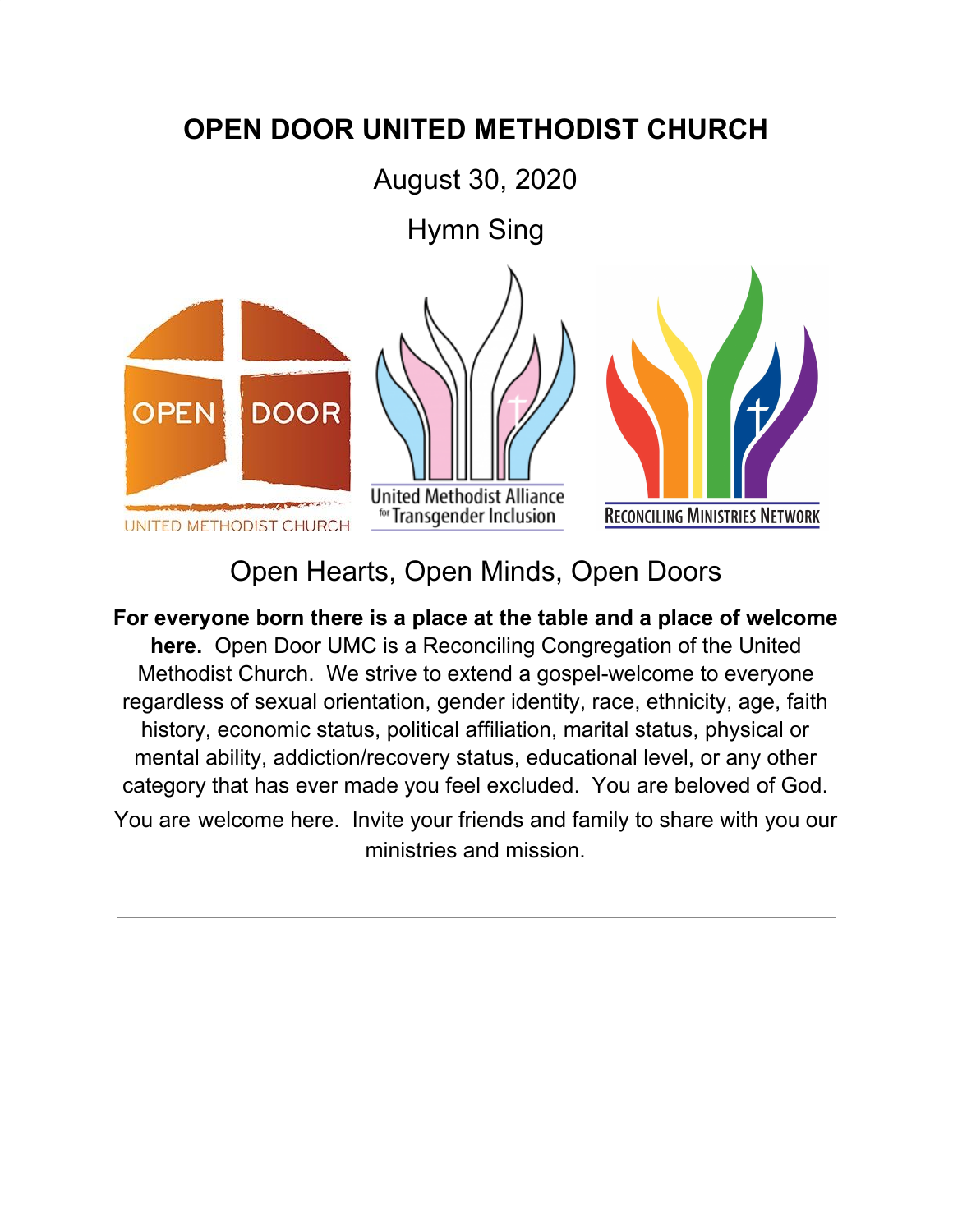| Gathering Music                                                                                                                                                                                                                                                                                                                                                                  |                                            | Terry Jensen                                       |
|----------------------------------------------------------------------------------------------------------------------------------------------------------------------------------------------------------------------------------------------------------------------------------------------------------------------------------------------------------------------------------|--------------------------------------------|----------------------------------------------------|
| <b>Welcome and Announcements</b>                                                                                                                                                                                                                                                                                                                                                 |                                            | Pastor Caiti Hamilton                              |
| Opening Hymn                                                                                                                                                                                                                                                                                                                                                                     | He is Exalted                              | <b>Black 2070</b>                                  |
| Call to Worship                                                                                                                                                                                                                                                                                                                                                                  |                                            | Debra McCaffrey                                    |
| Hymn                                                                                                                                                                                                                                                                                                                                                                             | Morning Has Broken                         | Blue 145                                           |
| <b>First Scripture Reading</b>                                                                                                                                                                                                                                                                                                                                                   |                                            | Psalm 33:1-6                                       |
| Message for All Ages                                                                                                                                                                                                                                                                                                                                                             |                                            |                                                    |
| Passing the Peace of Christ                                                                                                                                                                                                                                                                                                                                                      |                                            |                                                    |
| Regathering Music(s)                                                                                                                                                                                                                                                                                                                                                             | <b>Blessed Assurance</b><br><b>Breathe</b> | Blue 369<br>Green 3112<br>Amy Nichols & Oscar Romo |
| Prayers of the People                                                                                                                                                                                                                                                                                                                                                            |                                            |                                                    |
| Our Creator who art in heaven, hallowed be thy name. Thy kin-dom come. Thy will be<br>done on earth as it is in heaven. Give us this day our daily bread, and forgive us our<br>trespasses, as we forgive those who trespass against us, and lead us not into temptation, but<br>deliver us from evil. For thine is the kin-dom, and the power, and the glory, forever.<br>Amen. |                                            |                                                    |
| Hymn                                                                                                                                                                                                                                                                                                                                                                             | His Eye Is On The Sparrow                  | <b>Black 2146</b>                                  |
| <b>Second Scripture Reading</b>                                                                                                                                                                                                                                                                                                                                                  |                                            | Psalm 150:1-6                                      |
| Hymn(s)                                                                                                                                                                                                                                                                                                                                                                          | Jesus Keep Me Near the Cross               | Blue 301                                           |
|                                                                                                                                                                                                                                                                                                                                                                                  | Hymn of Promise                            | Carolyn Rissanen<br>Blue 707 V 1 & 2               |
| Offering Hymn                                                                                                                                                                                                                                                                                                                                                                    | Now Thank We All Our God                   | Blue 102                                           |
| Benediction                                                                                                                                                                                                                                                                                                                                                                      |                                            |                                                    |
| Closing Hymn                                                                                                                                                                                                                                                                                                                                                                     | Pass Me Not O Gentle Savior                | Blue 351                                           |